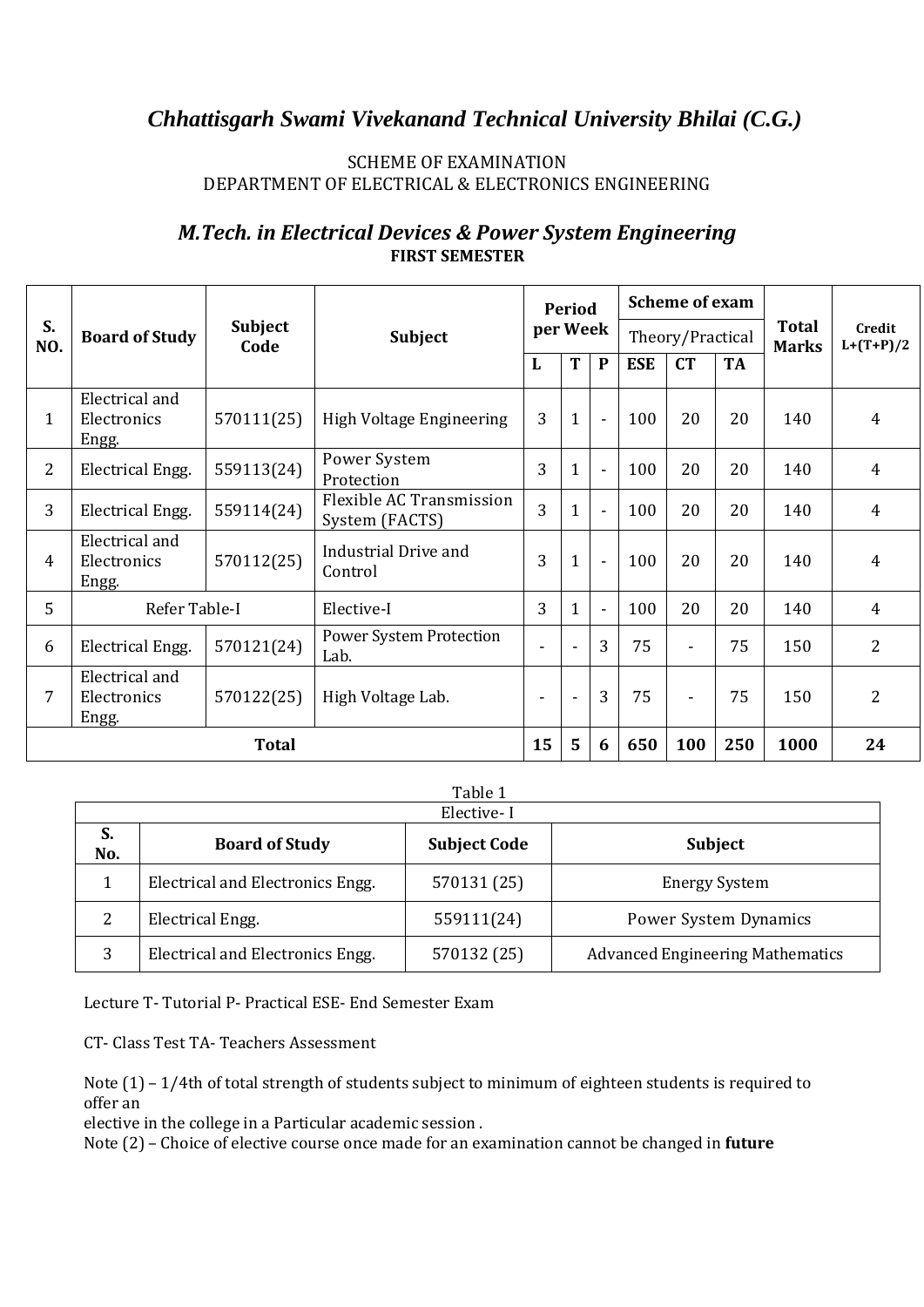## **SCHEME OF EXAMINATION**

### DEPARTMENT OF ELECTRICAL & ELECTRONICS ENGINEERING

## *M.Tech. in Electrical Devices & Power System Engineering*

# 2<sup>nd</sup> SEMESTER

|                |                                           |                     |                                       |    | Period per               |                          |                         | Scheme of exam |           |                              | Credit<br>$L+(T+P)/2$<br>$\overline{4}$<br>$\overline{4}$<br>$\overline{4}$<br>$\overline{4}$<br>4<br>2<br>2 |
|----------------|-------------------------------------------|---------------------|---------------------------------------|----|--------------------------|--------------------------|-------------------------|----------------|-----------|------------------------------|--------------------------------------------------------------------------------------------------------------|
| S.<br>NO.      | <b>Board of Study</b>                     | <b>Subject Code</b> | <b>Subject</b>                        |    | Week                     |                          | <b>Theory/Practical</b> |                |           | <b>Total</b><br><b>Marks</b> |                                                                                                              |
|                |                                           |                     |                                       | ь  | T                        | $\mathbf{P}$             | <b>ESE</b>              | <b>CT</b>      | <b>TA</b> |                              |                                                                                                              |
| $\mathbf{1}$   | Electrical Engg.                          | 559211(24)          | EHV-AC & DC                           | 3  | $\mathbf{1}$             | $\blacksquare$           | 100                     | 20             | 20        | 140                          |                                                                                                              |
| 2              | Electrical Engg.                          | 559213(24)          | Power System Stability<br>and Control | 3  | $\mathbf{1}$             | $\overline{\phantom{a}}$ | 100                     | 20             | 20        | 140                          |                                                                                                              |
| $\overline{3}$ | Electrical and<br><b>Electronics Engg</b> | 570211 (25)         | Power System<br>Automation            | 3  | $\mathbf{1}$             | $\blacksquare$           | 100                     | 20             | 20        | 140                          |                                                                                                              |
| $\overline{4}$ | Electrical and<br>Electronics Engg.       | 570212 (25)         | Electro Mechanical<br>Devices         | 3  | $\mathbf{1}$             | $\blacksquare$           | 100                     | 20             | 20        | 140                          |                                                                                                              |
| 5              | Refer Table-II                            |                     | Elective-II                           | 3  | $\mathbf{1}$             | $\blacksquare$           | 100                     | 20             | 20        | 140                          |                                                                                                              |
| 6              | Electrical and<br>Electronics Engg.       | 570221(25)          | Power System<br>Automation Lab        |    |                          | 3                        | 75                      | $\blacksquare$ | 75        | 150                          |                                                                                                              |
| 7              | Electrical Engg.                          | 570222 (25)         | Power System<br>Simulation Lab        |    | $\overline{\phantom{a}}$ | 3                        | 75                      | $\blacksquare$ | 75        | 150                          |                                                                                                              |
|                |                                           | <b>Total</b>        |                                       | 15 | 5                        | 6                        | 650                     | 100            | 250       | 1000                         | 24                                                                                                           |

|           | <b>Table II</b>                  |                     |                                               |  |  |  |  |  |  |  |  |  |
|-----------|----------------------------------|---------------------|-----------------------------------------------|--|--|--|--|--|--|--|--|--|
|           | Elective-I                       |                     |                                               |  |  |  |  |  |  |  |  |  |
| S.<br>No. | <b>Board of Study</b>            | <b>Subject Code</b> | <b>Subject</b>                                |  |  |  |  |  |  |  |  |  |
| 1         | Electrical and Electronics Engg. | 570231 (25)         | Power Quality and conditioning                |  |  |  |  |  |  |  |  |  |
| 2         | Electrical and Electronics Engg. | 570232 (25)         | Artificial Intelligence and Neural Networking |  |  |  |  |  |  |  |  |  |
| 3         | Electrical and Electronics Engg. | 570233 (25)         | Processcontrol                                |  |  |  |  |  |  |  |  |  |

Lecture T- Tutorial P- Practical ESE- End Semester Exam

CT- Class Test TA- Teachers Assessment

Note (1) – 1/4th of total strength of students subject to minimum of eighteen students is required to offer an elective in the college in a Particular academic session .

Note (2) – Choice of elective course once made for an examination cannot be changed in future examinations.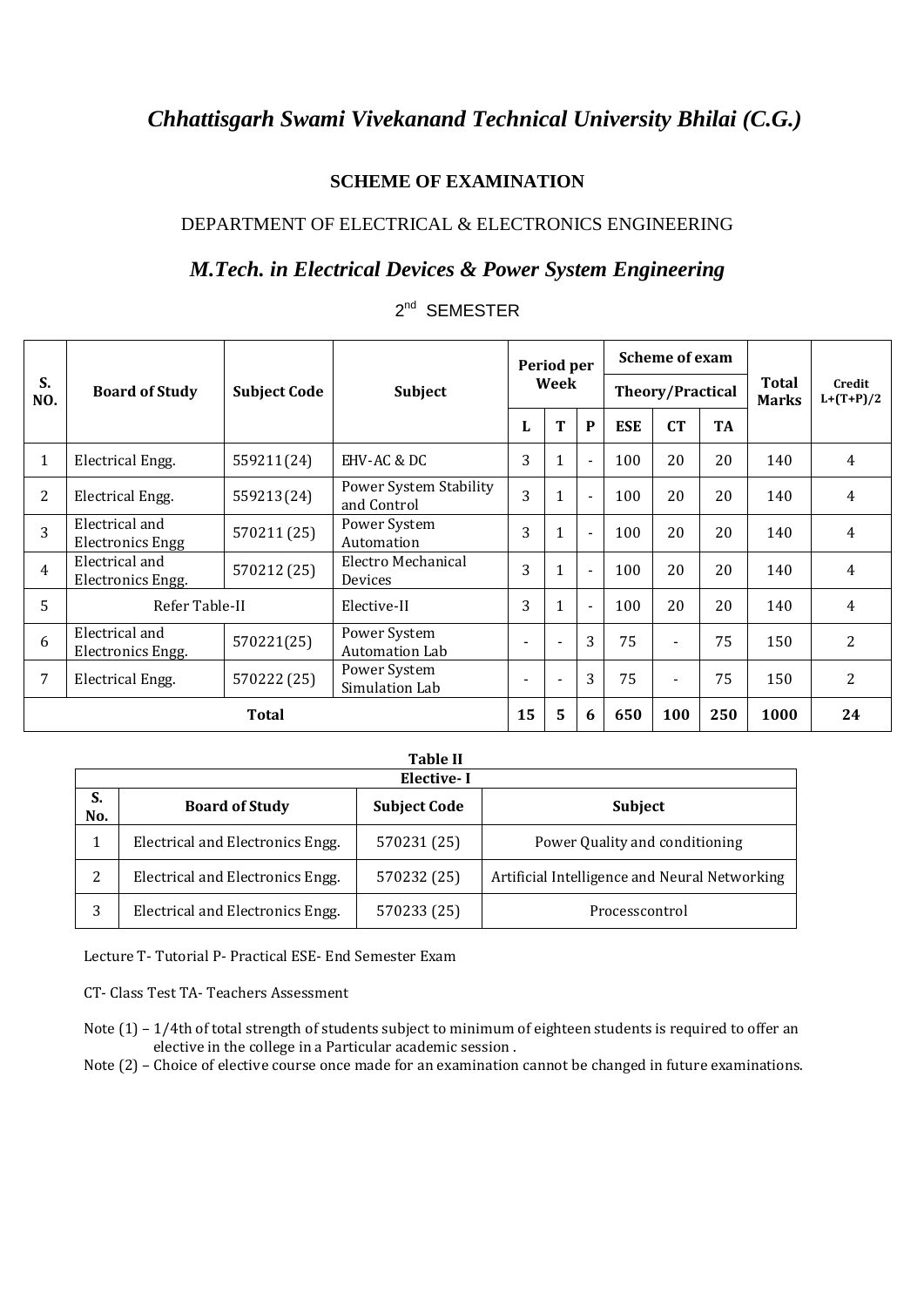#### SCHEME OF EXAMINATION

### DEPARTMENT OF ELECTRICAL & ELECTRONICS ENGINEERING

## *M.Tech. in Electrical Devices & Power System Engineering*

### **3 rd SEMESTER**

| S.                            |                                     | <b>Subject</b> |                                          |                          | <b>Periods Per</b><br>Week |                          |                         | <b>Scheme of exam</b>    | <b>Total</b><br>Mark<br>S | Credit<br>$L+ (T+$<br>P)/2 |    |
|-------------------------------|-------------------------------------|----------------|------------------------------------------|--------------------------|----------------------------|--------------------------|-------------------------|--------------------------|---------------------------|----------------------------|----|
| $\mathbf n$<br>$\mathbf{0}$ . | <b>Board of Study</b>               | Code           | <b>Subject</b>                           | L                        | T                          | P                        | <b>Theory/Practical</b> |                          |                           |                            |    |
| 1                             | Electrical and<br>Electronics Engg  | 570311(25)     | Power System Planning<br>and Reliability | 3                        | 1                          | $\overline{\phantom{0}}$ | <b>ESE</b><br>100       | <b>CT</b><br>20          | <b>TA</b><br>20           | 140                        |    |
| $\overline{2}$                | Refer table-III                     |                | Elective-III                             | 3                        | $\mathbf 1$                | ۰                        | 100                     | 20                       | 20                        | 140                        |    |
| 3                             | Electrical and<br>Electronics Engg. | 570321 (25)    | Preliminary work on<br>Dissertation      |                          | $\overline{\phantom{0}}$   | 28                       | 100                     | ٠                        | 100                       | 200                        | 14 |
| $\overline{4}$                | Electrical and<br>Electronics Engg. | 570322 (25)    | Technical Seminar                        | $\overline{\phantom{0}}$ | $\overline{\phantom{0}}$   | 3                        | ۰                       | $\overline{\phantom{0}}$ | 20                        | 20                         |    |
|                               |                                     | <b>TOTAL</b>   |                                          | 6                        | $\overline{2}$             | 31                       | 300                     | 40                       | 160                       | 500                        | 24 |

|           | Table III                        |                     |                                       |  |  |  |  |  |  |  |  |
|-----------|----------------------------------|---------------------|---------------------------------------|--|--|--|--|--|--|--|--|
|           | <b>Elective-I</b>                |                     |                                       |  |  |  |  |  |  |  |  |
| S.<br>No. | <b>Board of Study</b>            | <b>Subject Code</b> | <b>Subject</b>                        |  |  |  |  |  |  |  |  |
|           | Electrical and Electronics Engg. | 570331 (25)         | <b>HVACDC Transmission</b>            |  |  |  |  |  |  |  |  |
| 2         | Electrical and Electronics Engg. | 570332 (25)         | Digital Signal Processing             |  |  |  |  |  |  |  |  |
| 4         | Electrical and Electronics Engg. | 570333 (25)         | <b>Electrical Energy Conservation</b> |  |  |  |  |  |  |  |  |

Lecture T- Tutorial P- Practical ESE- End Semester Exam CT- Class Test TA- Teachers Assessment

Note (1) – 1/4th of total strength of students subject to minimum of eighteen students is required to offer an elective in the college in a Particular academic session .

Note (2) – Choice of elective course once made for an examination cannot be changed in future examinations.